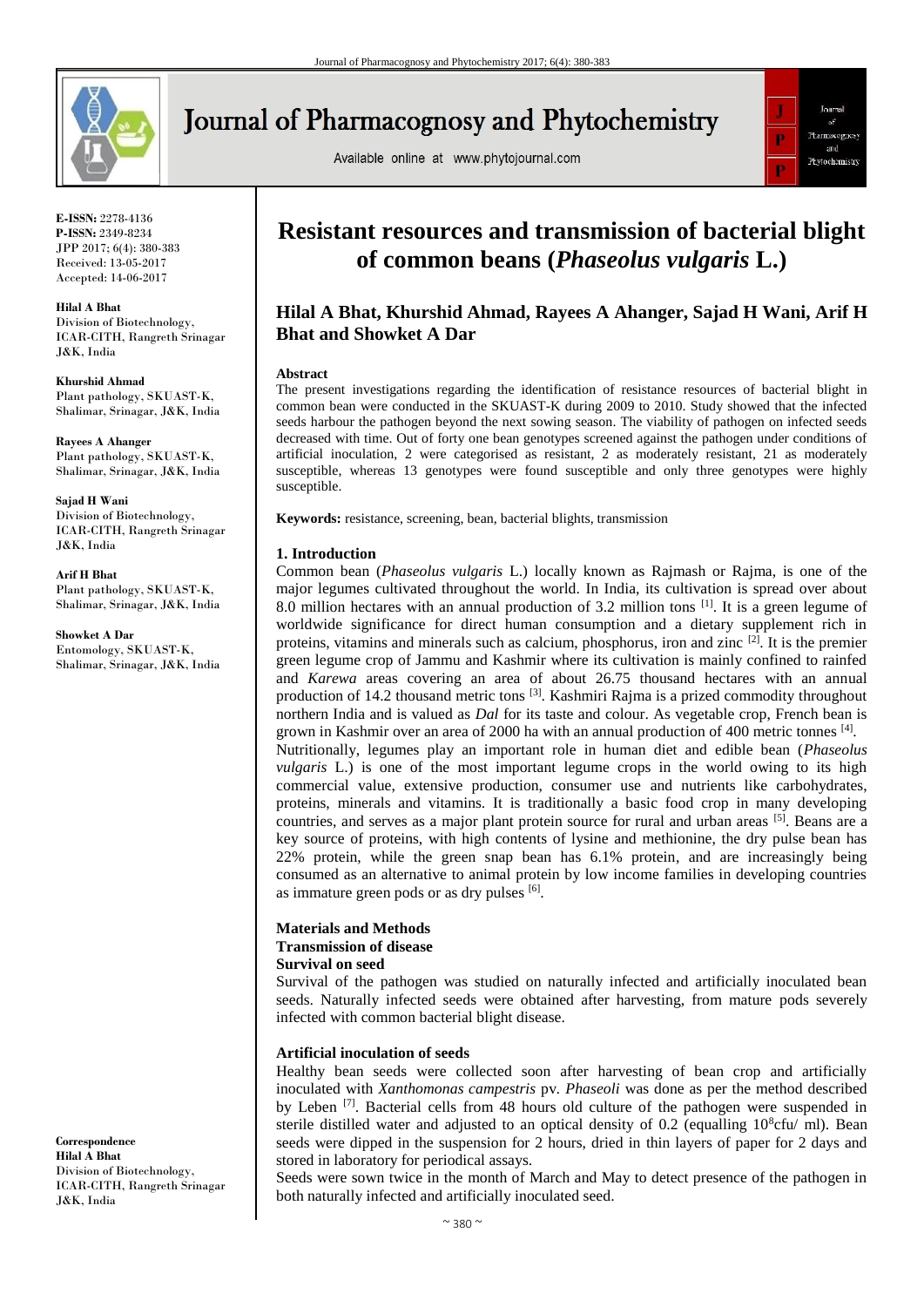#### **Role of seed**

Naturally infected and artificially inoculated seeds were sown in pots containing sterilized soil in the months of March and May. Observations on seed germination (%) and plant stand (%) were made on the basis of number of seeds germinated out of total seeds sown and number of plants surviving at true leaf stage, respectively. Seedlings were regularly observed for presence of common bacterial blight symptoms. Disease incidence was recorded on the basis of number of seedlings expressing disease symptoms out of total number of seedlings emerged in each case.

#### **Management of disease through resistance**

Seeds of 41 different bean varieties/lines were obtained from Department of Plant Breeding and Genetics Faculty of Agriculture Sher-e-Kashmir University of Agricultural Sciences and Technology Kashmir, Wadura Sopore (J&K) to evaluate for susceptibility/ tolerance against the pathogen *Xanthomonas campestris* pv*. Phaseoli* under conditions of artificial inoculation. Pots were arranged in a greenhouse and the temperature was maintained at  $25 \pm 2^0$ C. The bacterial suspension adjusted to optical density of 0.2 (equaling to  $10^8$ ) cfu/ml) in sterile distilled water was sprayed on fully expanded trifoliate leaves of the plants. One set of plants was given smaller injuries on leaves, using entomological pins embedded in lac mounted on a wooden rod, prior to spray inoculation.

#### **Sowing of seed**

Seeds were sown in sterilized soil filled in polybags. Three replications of five poly bags each were maintained in case of each variety / line and four seeds were planted per polybag.

#### **Preparation of inoculums**

A virulent isolate of *Xanthomonas campestris* pv*. Phaseoli*  was mass multiplied in nutrient broth. Eighty four hours old culture was diluted with sterile distilled water to adjust its optical density to 0.2 (equalling  $10^8$ cfu/ ml).

## **Inoculation of plants**

Plants were inoculated at the age of 4 weeks by the method described by Mkandawire *et al.,* [8]. Plants were regularly irrigated in green house for next month and observations on disease incidence and intensity were recorded after 21 days of inoculation.

## **Disease incidence**

Disease incidence was calculated on the basis of number of plants showing disease symptoms out of total number of plants raised in case of each variety / line.

#### **Disease intensity**

Disease intensity in case of each variety / line was calculated according to the method mentioned by Souza *et al.,* [9] by which different varieties/lines were classified according to the extent of disease intensity into following groups

| S. No. | Category               | Per cent disease intensity            |
|--------|------------------------|---------------------------------------|
|        | Resistant $(R)$        | $(0 to 5\% \text{ PDI})$              |
|        | Moderately tolerant    | $(MT)$ (5.1 to 10% PDI)               |
|        | Moderately susceptible | (MS) (10.1 to 25% PDI)                |
|        | Susceptible $(S)$      | $(25.1 \text{ to } 50\% \text{ PDI})$ |
|        | Highly susceptible     | $(HS)$ ( $>50\%$ PDI).                |

#### **Results and Discussion**

Studies were carried out on the transmission of disease

through naturally infected and artificially inoculated seeds. Results reveal that bacterium *Xanthomonas campestri s*pv*. Phaseoli* inciting common bacterial blight survived on both naturally infected as well as artificially inoculated seed from harvesting up to next sowing time. It was observed that there was slight variation in germination percentage and per cent plant stand of naturally infected and artificially inoculated seeds when sown in the months of March or in May. Disease incidence was lesser (68.05% ; 65.67%) on plants sown in March but it increased to 78.35% and 72.87% in the month of May in case of naturally infected and artificially inoculated seeds respectively. This increased incidence may be attributed to increase in temperature regime from March to May. Opio *et al.,* [10] reported that warmer temperatures with high relative humidity favours the disease. This is in confirmation with present studies. The results are also substantiated by the findings of  $[11, 12]$ . These studies confirm the seed borne nature of the pathogen, which has already been reported by many workers [10, 13, 14, 15, 16] .

**Table 1:** Infectivity of *Xanthomonas campestris* pv*. Phaseoli*  incitant of common bacterial blight of beans by naturally infected seeds

|                        | <b>Sowing time</b> |       |         |  |
|------------------------|--------------------|-------|---------|--|
| <b>Observation</b>     | March              | May   | Average |  |
| Germination percentage | 76.00              | 79.00 | 77.5    |  |
| Plant stand $(\%)$     | 100                | 92.00 | 96.00   |  |
| Disease incidence (%)  | 68.05              | 78.35 | 73.2    |  |

**Table 2:** Infectivity of *Xanthomonas campestris* pv*. Phaseoli*  incitant of common bacterial blight of beans by artificially inoculated seeds

| <b>Observation</b>     | Sowing time |       |         |  |
|------------------------|-------------|-------|---------|--|
|                        | March       | Mav   | Average |  |
| Germination percentage | 78.00       | 82.00 | 80.00   |  |
| Plant stand $(\%)$     | 100         | 100   | 100     |  |
| Disease incidence (%)  | 65.67       | 72.87 | 69.27   |  |

There is a global concern over the excessive use of pesticides in agro ecosystem. Efforts to manage diseases and pests of plants through eco-friendly practices are given priority. The host resistance is considered as a cost effective and ecofriendly method of disease management. Efforts were therefore made during the present study to explore the possibility of disease management through screening of available germplasm for utilization of resistant ones in hybridization programme so as to minimize chemical usage.

Present observations regarding the reaction of 41 genotypes of beans to *Xanthomonas campestris* pv*. Phaseoli* (common bacterial blight) revealed that the test genotypes showed significantly varying response to the pathogen under greenhouse conditions. The tested genotypes were categorized into various reaction groups on the basis of mean per cent disease intensity. Two genotypes found resistant to the pathogen are WB- 249 and WB- 22. Mean disease intensity in test genotypes varied between a range of 7.86 per cent in case of genotype Red Dowry and 53.54 per cent in case of highly susceptible genotype French Yellow. On the basis of degree of variability in disease reaction, two genotypes *viz.,* (Red Dowry and Gurez) were categorized as moderately tolerant 21 as moderately susceptible, 13 as susceptible and only three genotypes (SKUA-RB-8, Master Bean and French Yellow) as highly susceptible. Numerous workers have also recorded varying degree of susceptibility/ tolerance in various bean genotypes against *Xanthomonas campestris* Pv*. phaseoli*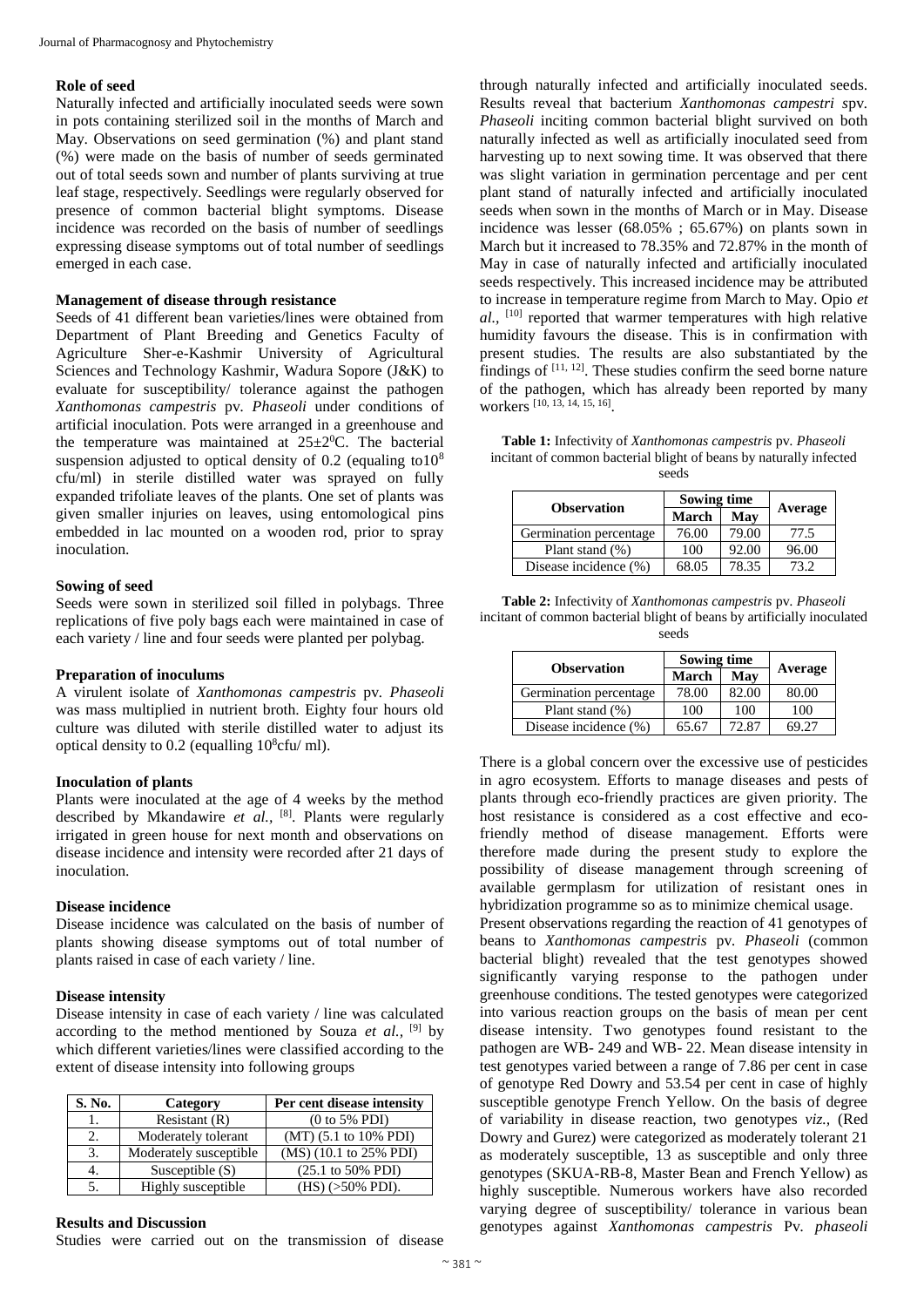under greenhouse conditions. The present observations are in agreement with the findings of  $[5, 17, 18, 19, 20, 21]$ 

It is evident from the present investigation on existing available germplasm that there exists a great scope for developing tolerant/ resistant cultivars with acceptable varietal characters.

| <b>Table 3:</b> Screening of various bean genotypes against common |  |  |  |  |
|--------------------------------------------------------------------|--|--|--|--|
| bacterial blight                                                   |  |  |  |  |

| <b>Genotypes</b>                | <b>Disease</b>            | <b>Disease</b>            |                         |  |
|---------------------------------|---------------------------|---------------------------|-------------------------|--|
|                                 | incidence* (%)            | intensity* $(\% )$        | <b>Reaction</b> **      |  |
| <b>WB-249</b>                   | 0(1)                      | 0(1)                      | R                       |  |
| WB-22                           | 0(1)                      | 0(1)                      | $\overline{R}$          |  |
| <b>Red Dowry</b>                | 14.98 (3.99)              | 7.86(2.97)                | MR                      |  |
| Gurez                           | 17.49 (4.30)              | 8.69(3.11)                | <b>MR</b>               |  |
| SKUA-RB-3                       | 21.15 (4.70)              | 10.04 (3.32)              | MS                      |  |
| $RB-7$                          | 21.30 (4.72)              | 10.07(3.33)               | MS                      |  |
| <b>WB-55</b>                    | 22.64 (4.86)              | 11.35(3.51)               | MS                      |  |
| WB-235                          | 23.30(4.92)               | 12.40 (3.66)              | MS                      |  |
| $RB-8$                          | 25.11 (5.10)              | 12.45 (3.67)              | MS                      |  |
| SKUA-RB-7                       | 26.27 (5.22)              | 13.12 (3.75)              | MS                      |  |
| WB-245                          | 26.56 (5.24)              | 13.27 (3.77)              | MS                      |  |
| WB-117                          | 27.52 (5.34)              | 13.57 (3.81)              | MS                      |  |
| WB-223                          | 32.34 (5.77)              | 16.17(4.14)               | MS                      |  |
| WB-232                          | 32.89 (5.82)              | 16.42(4.17)               | MS                      |  |
| $RB-10$                         | 36.96(6.16)               | 16.94 (4.23)              | MS                      |  |
| <b>RB-18</b>                    | $\overline{37.22}$ (6.18) | 17.09 (4.25)              | $\overline{\text{MS}}$  |  |
| WB-246                          | 37.51 (6.20)              | 18.75 (4.44)              | MS                      |  |
| SKUA-RH-91                      | 42.61(6.60)               | 20.22 (4.60)              | $\overline{\text{MS}}$  |  |
| SKUA-RB-47                      | 43.46(6.66)               | 20.89(4.67)               | $\overline{\text{MS}}$  |  |
| WB-115                          | 43.89(6.70)               | 21.29(4.72)               | MS                      |  |
| WB-192                          | 44.15(6.71)               | 21.93(4.78)               | MS                      |  |
| $\overline{\text{SKUA-RB}}$ -39 | 46.16(6.86)               | 22.14(4.82)               | $\overline{\text{MS}}$  |  |
| WB-241                          | 46.33 (6.87)              | 23.12 (4.91)              | $\overline{\text{MS}}$  |  |
| SKUA-RB-51                      | 46.43 (6.89)              | 23.38 (4.93)              | $\overline{\text{MS}}$  |  |
| WB-242                          | 47.03(6.93)               | 23.98 (4.99)              | MS                      |  |
| WB-237                          | 51.23 (7.22)              | 25.58 (5.15)              | S                       |  |
| SKUA-RB-18                      | 52.19 (7.29)              | 25.63 (5.16)              | $\overline{\mathbf{S}}$ |  |
| SKUA-RB-109                     | 52.48(7.31)               | 25.70 (5.17)              | S                       |  |
| Local Red                       | 54.83 (7.47)              | 25.78 (5.18)              | $\overline{\mathbf{S}}$ |  |
| <b>WB-244</b>                   | 56.26 (7.56)              | 27.94 (5.37)              | $\overline{\mathbf{S}}$ |  |
| SKUA-RB-40                      | 57.62 (7.65)              | 28.34 (5.41)              | S                       |  |
| SKUA-RB-17                      | 61.86 (7.92)              | 30.38 (5.60)              | S                       |  |
| WB-230                          | 62.03 (7.93)              | 30.75 (5.63)              | $\overline{\mathbf{S}}$ |  |
| WB-199                          | 64.05 (8.00)              | 34.55(5.96)               | $\overline{\mathbf{S}}$ |  |
| WB-211                          | 65.75(8.17)               | 35.46 (6.03)              | $\overline{S}$          |  |
| SKUA-RB-22                      | 70.76 (8.47)              | 38.44(6.28)               | $\overline{\mathbf{S}}$ |  |
| SKUA-RB-19                      | 72.73 (8.58)              | $\overline{41.30}$ (6.50) | $\overline{S}$          |  |
| <b>SKUA-R-103</b>               | 74.03(8.66)               | 44.37(6.73)               | $\overline{S}$          |  |
| SKUA-RB-8                       | 84.35 (9.23)              | $\overline{51.30}$ (7.23) | $\overline{\text{HS}}$  |  |
| Master Bean                     | 87.74(9.42)               | $\overline{53.30(7.36)}$  | HS                      |  |
| French Yellow                   | 88.12(9.44)               | 53.54 (7.38)              | HS                      |  |

\*Based on the Tukey's Test i.e. modified Dunkan's Multiple Range Test (DMRT) varieties was found statistically significant at 5% level of significance and were categorised into different levels. Data is mean of 3 replications, following the ANOVA in one way, with figures in the parentheses as transformed values. \*\*Categorised as Rresistant (0- 5 % PDI), MR-moderately resistant (5.1-10 % PDI), MS-susceptible (10.1-25 % PDI), S-susceptible (25.1-50 % PDI) and HS-highly susceptible (>50 % PDI).

#### **Summery and conclusion**

During the present investigations the resistance reaction of 41 genotypes of beans to *Xanthomonas campestris* pv*. Phaseoli*  (common bacterial blight), the test genotypes showed significantly varying response to the pathogen under controlled environment. The genotypes were categorized into various reaction groups on the basis of mean per cent disease

intensity. Mean disease intensity in test genotypes varied between a range of 7.86 per cent in case of genotype Red Dowry and 53.54 per cent in case of highly susceptible genotype French Yellow.

#### **Acknowledgement**

We highly acknowledge the SKUAST-K, Shalimar for providing all facilities to conduct this research.

#### **References**

- 1. Anonymous. *Bean World Statistics*.FAOSTAT Databas, 2007.
- 2. Broughton *et al*., 2003. [missing]
- 3. Anonymous. *Digest of Statistics*. Directorate of Economics and Statistics, Planning and Development Department, Srinagar, J&K. 2008, 96-98.
- 4. Masoodi MA, Masoodi SD. Agriculture in Jammu and Kashmir, a perspective. In: *Production of Vegetables*. Mohisarw Book Series, Rawalpora Byepass, Srinagar, Kashmir. 2003, 111-126.
- 5. Dursun A, Donmez MF, Sahin F. Identification of resistance to common bacterial blight disease on bean genotypes grown in Turkey. European Journal of Plant Pathology. 2002; 108:811-813.
- 6. Iranga GM, Misangu RV, Gill GS. Screening of bean germplasm for their adoptability and resistance to most common bean disease under Morogoro Environment. In: *Proceedings of the Fourth Workshop on Bean Research in Tanzania* (Eds. A.N. Minjas and M.P. Salema). 1985, 5-7.

Wang DP, Schuster ML, Harris L. Inheritance, heritability and response to selection for common blight (*Xanthomonas phaseoli*) tolerance in *Phaseolus vulgaris*  field bean. *Proceeding of American Society of Horticulture Sciences.* 1965; 86:373-379.

- 7. Leben C. Association of *Pseudomonas syringae* pv*. Lachrymans* and other bacterial pathogens with roots. *Phytopathology.* 1983; 73:991-993.
- 8. MKandawire ABC, Mabagala RB, Guzman P, Geots P. Gilbertson. Genetic diversity and pathogen variation of common bacterial blight (*Xanthomonas campestris* pv*. phaseoli* and *Xanthomonasaxonopodis*pv. *phaseoli*) suggest pathogen co-evolution with the common bean. *Phytopathology.* 2004; 94:593-603.
- 9. Souza AA, Boscariol RL, Moon DH, Camargo LEA, Tsai SM. Effects of *Phaseolus vulgaris* QTL in controlling host bacteria interactions under two levels of nitrogen fertilization. *Genetics and Molecular Biology.* 2000; 23:155-161.
- 10. Opio AF, Teri JM, Allen DJ. Studies on seed transmission of *Xanthomonascampestris*pv. *Phaseoli* in common beans in Uganda. African Crop Science Journal. 1993; 1:59-67.
- 11. Sutton DM, Wallen VR. Epidemiological and ecological relations of *Xanthomonasphaseoli*var*fuscans* in South Western Onterio 1961-1968. Canadian Journal of Botany. 1970; 48:1329-1334.
- 12. Darrasse A, Bureau C, Samson R, Morris CE, Jacques MA. Contamination of bean seeds by *Xanthomonas axonopodis* pv. *phaseoli* associated with low bacterial densities in the phyllo sphere under field and green house conditions. European Journal of Plant Pathology. 2007; 119:203-215.
- 13. Cafati CR, Saettler AW. Transmission of *Xanthomonasphaseoli* in seed of resistant and susceptible